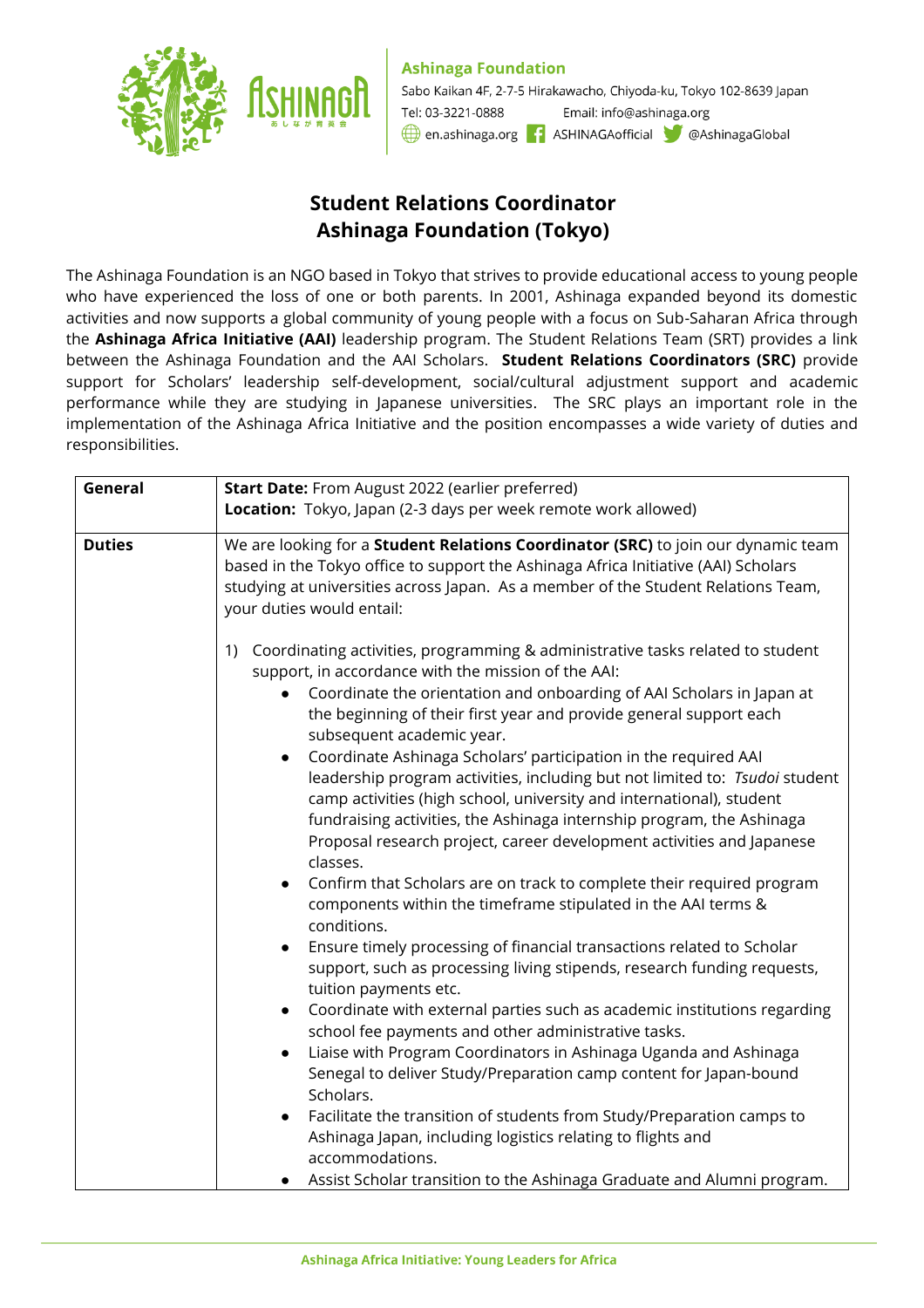

## **Ashinaga Foundation**

Sabo Kaikan 4F, 2-7-5 Hirakawacho, Chiyoda-ku, Tokyo 102-8639 Japan Tel: 03-3221-0888 Email: info@ashinaga.org

en.ashinaga.org 1 ASHINAGAofficial @AshinagaGlobal

|                     | Work with other Ashinaga staff, including those in overseas offices, to                 |
|---------------------|-----------------------------------------------------------------------------------------|
|                     | further improve the AAI programming by contributing to drafts of                        |
|                     | policies, guidelines etc. when requested.                                               |
|                     | 2) Providing social/cultural adjustment support and well-being programming for AAI      |
|                     |                                                                                         |
|                     | Scholars in Japan:                                                                      |
|                     | Conduct regular well-being check-ins with Scholars and provide guidance                 |
|                     | as needed.                                                                              |
|                     | Within SRT, produce new student orientation content and leadership<br>$\bullet$         |
|                     | programs, including executing the annual International Tsudoi student                   |
|                     |                                                                                         |
|                     | camp.                                                                                   |
|                     | Encourage Scholars to access resources & opportunities for self-<br>$\bullet$           |
|                     | development of their leadership potential.                                              |
|                     | Undertake training/professional development, where available, to<br>$\bullet$           |
|                     | improve the quality of support that SRT provides.                                       |
|                     | 3) Acting as a point-of-contact for the AAI for Scholars in Japan:                      |
|                     |                                                                                         |
|                     | Be a designated point-of-contact to Scholars in case of an emergency.                   |
|                     | Internally process invoices and reimbursements submitted by Scholars in<br>$\bullet$    |
|                     | accordance with their scholarship support.                                              |
|                     | Prepare the Annual Student Report for designated Scholars for review by<br>$\bullet$    |
|                     | the AAI Directors and the foundation President.                                         |
|                     | 4) Providing academic guidance and career development to AAI Scholars                   |
|                     | Review university grade reports, and proactively address academic                       |
|                     | $\bullet$                                                                               |
|                     | concerns.                                                                               |
|                     | Conduct annual campus visits to Scholars' academic institutions and liaise<br>$\bullet$ |
|                     | with university staff as needed.                                                        |
|                     | Liaise with Japanese teachers for Scholars' Ashinaga-provided Japanese<br>$\bullet$     |
|                     | lessons.                                                                                |
|                     | Work with the AAI Professional Network & Career Development team to                     |
|                     |                                                                                         |
|                     | support Scholars job-hunting support and resources, including                           |
|                     | internships in Sub-Saharan Africa and Japan.                                            |
|                     | 5) Other duties as required.                                                            |
| <b>Requirements</b> | <b>Mandatory</b>                                                                        |
|                     | <b>[English]</b> Native or Fluent                                                       |
|                     | [Japanese] Conversational Level                                                         |
|                     | Bachelor's degree or higher.                                                            |
|                     | At least three years of relevant work experience.                                       |
|                     | Strong team player; willing to take on tasks both large and small.                      |
|                     |                                                                                         |
|                     | Experience working with students, especially those from diverse                         |
|                     | backgrounds.                                                                            |
|                     | Experience working in a school or non-profit that serves youth.                         |
|                     | Strong organization & administrative skills.                                            |
|                     | Ability to prioritize and multi-task independently.                                     |
|                     | Cultural competency including knowledge of diverse cultures.                            |
|                     |                                                                                         |
|                     | Interest in international development, particularly relating to the African             |
|                     | continent.                                                                              |
|                     | Experience working with people from vulnerable backgrounds.                             |
|                     | Comfortable working in a multi-cultural environment.                                    |